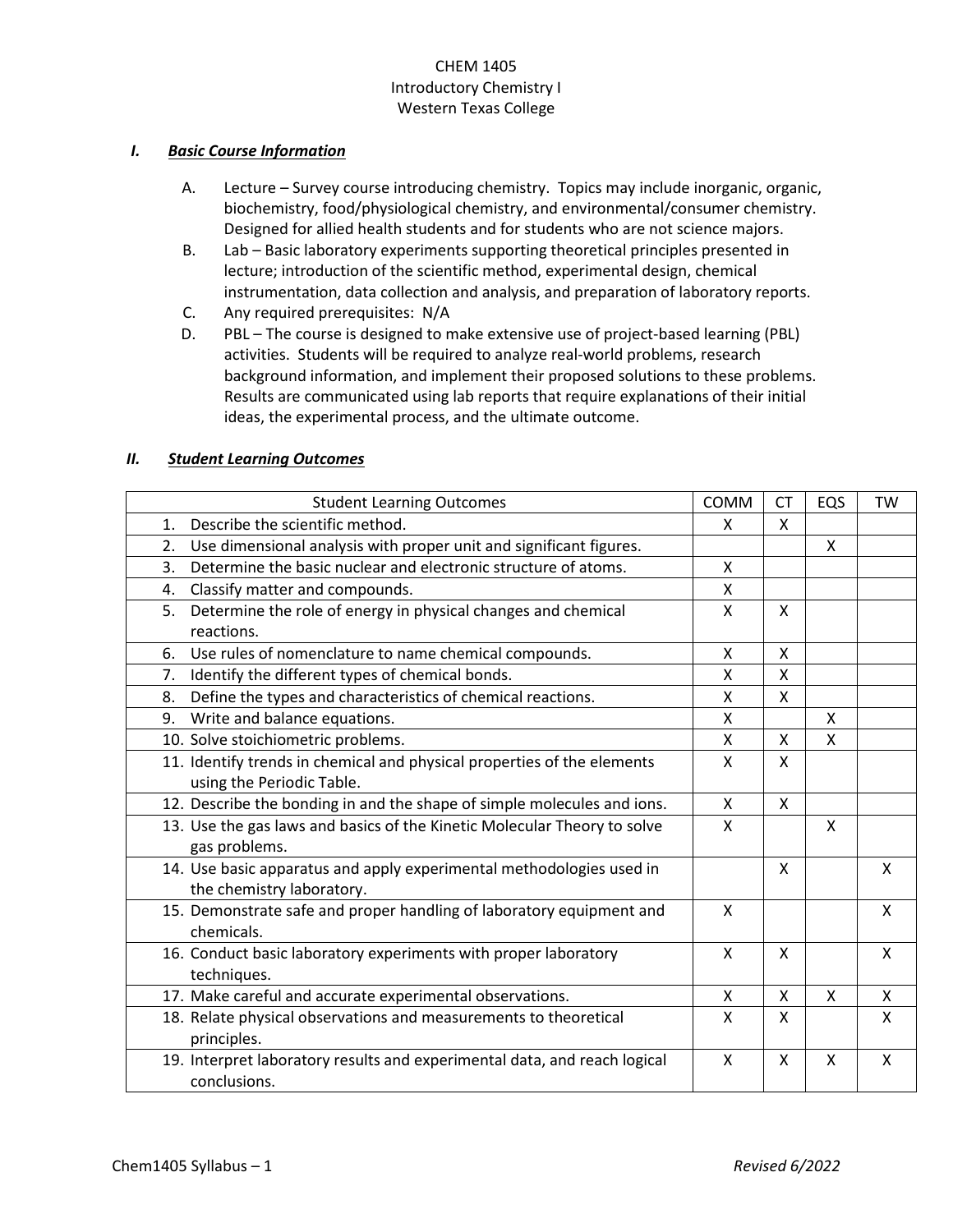| 20. Record experimental work completely and accurately in laboratory |  |  |  |
|----------------------------------------------------------------------|--|--|--|
| notebooks and communicate experimental results clearly in written    |  |  |  |
| reports.                                                             |  |  |  |

#### *III. Major Course Requirements*

- A. 11 multiple-choice chapter quizzes
- B. 11 MasteringChemistry assignments
- C. 9 total lab assignments
- D. 1 semester project/PBL
- E. 3 non-cumulative multiple-choice semester exams
- F. 1 cumulative multiple-choice final exam

# *IV. Grading Breakdown*

| <b>Types of Assignments</b> | Proctored | Not Proctored |
|-----------------------------|-----------|---------------|
|                             |           |               |
| <b>Chapter Quizzes</b>      |           | 10%           |
| MasteringChemistry          |           | 10%           |
| Lab                         | 20%       |               |
| Semester Project/PBL        |           | 20%           |
| Semester Exams              | 20%       |               |
| <b>Final Exam</b>           | 20%       |               |
| Total                       | 60%       | 40%           |

### *V. Testing Requirements*

- A. The semester exams and final exam must be proctored by the instructor for all oncampus students. Online students must have their exams proctored by an approved testing organization. (Ask you instructor for more details.)
- B. Students are NOT allowed to use their book or notes of any kind while taking their exams.
- C. All proctored exams are timed.

# *VI. Books and Other Course Materials*

- A. Required Book *Introductory Chemistry*, 6th Edition by Nivaldo J. Tro MasteringChemistry access required for homework Hardcopy with MasteringChemistry - ISBN 9780134290812 eText with MasteringChemistry
- B. Scientific calculator required cell phones are not allowed to be used on exams
- C. Lab Materials Lab materials will be provided to on-campus students. Online students must purchase the required lab kit for Science Interactive: LP2820CK02, from the WTC bookstore.

# *VII. Other Policies, Procedures and Important Dates*

Please refer to the WTC catalog for the following:

A. Campus Calendar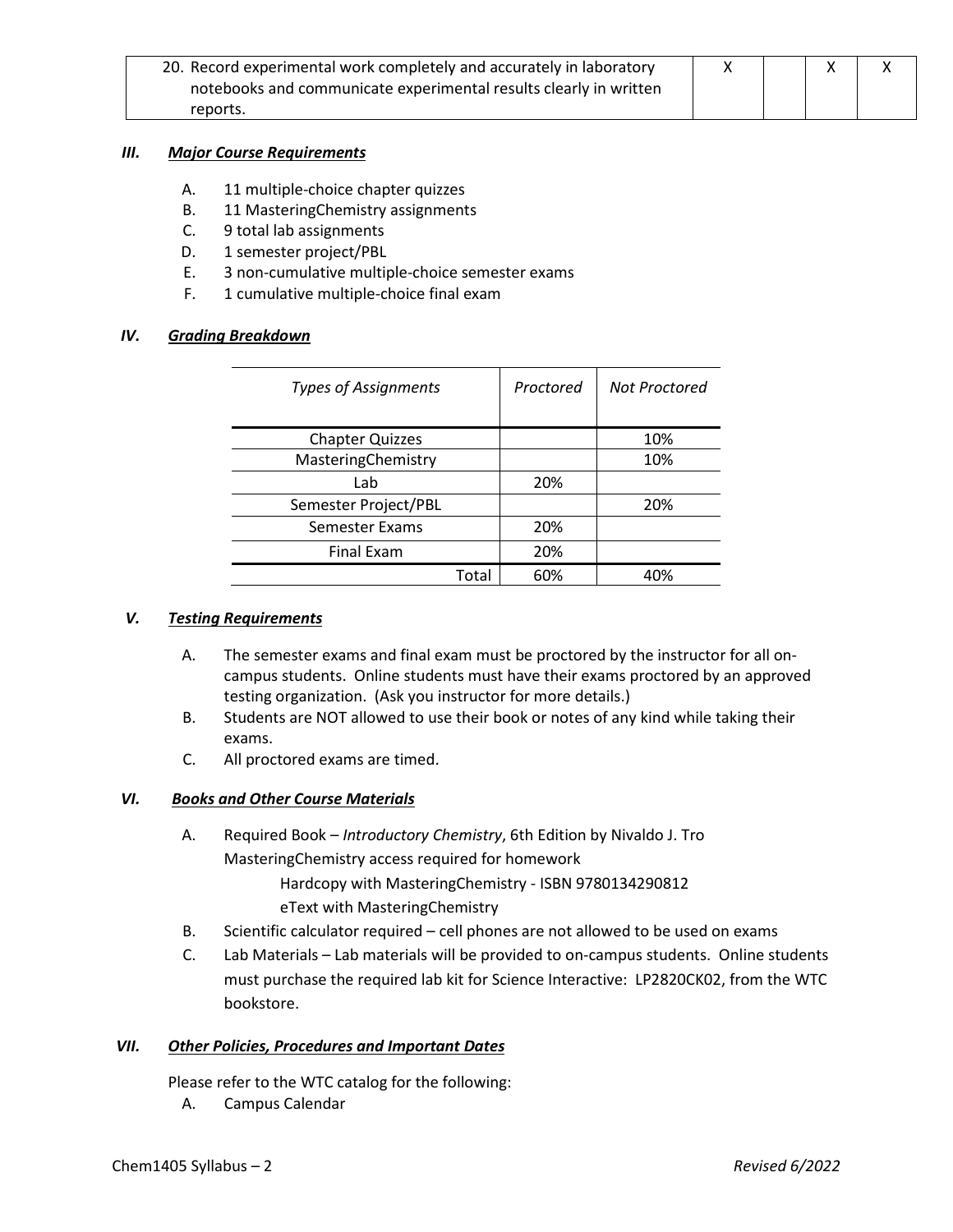- B. Final exam schedule
- C. How to drop a class
- D. Withdrawal information
- E. Student Conduct/Academic Integrity
- F. Class Attendance
- G. Students with disabilities

# *VIII. Course Content*

| Week #                  | Lab/PBL          | <b>Description</b>                                         | <b>SLO</b>     |
|-------------------------|------------------|------------------------------------------------------------|----------------|
| 1                       |                  | Chapter 1: Chemical world; scientific method; analyzing    | 1, 3, 15       |
|                         |                  | and interpreting data                                      |                |
|                         | PBL              | Introduction to PBL and Element Sign-up                    |                |
|                         | Lab 1            | <b>Getting Started Lab</b>                                 |                |
|                         | Lab <sub>2</sub> | Laboratory Safety Lab                                      |                |
| $\overline{2}$          |                  | Chapter 2: Scientific notation; significant figures; basic | $\overline{2}$ |
|                         |                  | units of measurement; problem solving and unit             |                |
|                         |                  | conversion; density; numerical problem-solving strategies  |                |
|                         | PBL              | <b>Element Video Summary</b>                               |                |
|                         | Lab <sub>3</sub> | Math and Graphing Prep Lab                                 |                |
| 3                       |                  | Chapter 3: Classifying matter: solid, liquid, and gas;     | 3, 4, 5,       |
|                         |                  | composition: elements, compounds, and mixtures;            | 14, 15,        |
|                         |                  | physical and chemical properties; physical and chemical    | 16, 17,        |
|                         |                  | changes; conservation of mass; energy; energy and          | 18, 19,        |
|                         |                  | chemical and physical change; temperatures; heat capacity  | 20             |
|                         | Lab 4            | Laboratory Techniques and Measurements Lab                 |                |
| 4                       |                  | Chapter 4: Atomic theory; the nuclear atom; properties of  | 3, 4, 11       |
|                         |                  | protons, neutrons, and electrons; elements; periodic law   |                |
|                         |                  | and the periodic table; ions; isotopes; atomic mass        |                |
|                         |                  |                                                            |                |
| 5                       |                  | Exam 1                                                     | 3, 4, 11       |
|                         | <b>PBL</b>       | <b>Element Poster</b>                                      |                |
| 6                       |                  | Chapter 5: Compounds; chemical formulas; elements and      | 6, 7,          |
|                         |                  | compounds; writing formulas; nomenclature: naming ionic    | 14, 15,        |
|                         |                  | compounds, molecular compounds, and acids; formula         | 16, 17,        |
|                         |                  | mass                                                       | 18, 19,        |
|                         |                  |                                                            | 20             |
|                         | PBL              | <b>Poster Evaluation</b>                                   |                |
|                         | Lab <sub>5</sub> | The Mole: Conversions to Moles and Atoms Lab               |                |
| $\overline{\mathbf{z}}$ |                  | Chapter 6: Counting atoms; counting molecules; chemical    | 2, 14,         |
|                         |                  | formulas as conversion factors; mass percent composition;  | 15, 16,        |
|                         |                  | empirical formulas; calculating molecular formulas         | 17, 18,        |
|                         |                  |                                                            | 19, 20         |
|                         | Lab <sub>6</sub> | Mass Conversions to Moles and Atoms Lab                    |                |
| 8                       |                  | Chapter 7: Chemical reactions; chemical equation; write    | 8, 9,          |
|                         |                  | balanced equations; aqueous solutions and solubility;      | 14, 15,        |
|                         |                  | precipitation reactions; writing chemical equations for    | 16, 17,        |
|                         |                  | reactions in solutions; acid-base and gas evolution        | 18, 19,        |
|                         |                  | reactions                                                  | 20             |
|                         | PBL              | <b>Uses of Element Activity</b>                            |                |